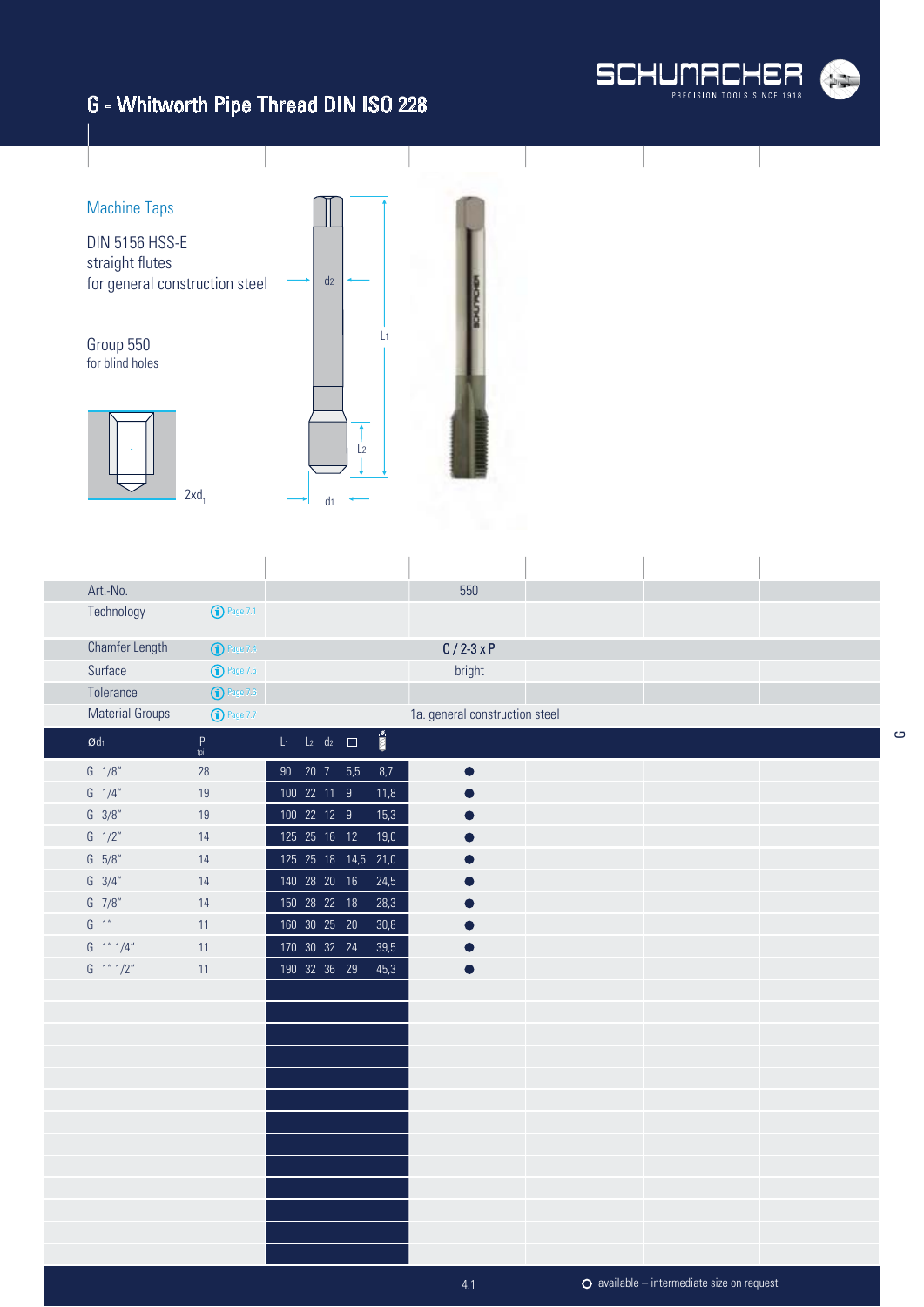



| Art.-No.                   |                                             |                                        |                            | 553                                 |  |  |
|----------------------------|---------------------------------------------|----------------------------------------|----------------------------|-------------------------------------|--|--|
| Technology                 | <b>1</b> Page 7.1                           |                                        |                            | <b>White Ring</b>                   |  |  |
|                            | Chamfer Length<br><sup>O</sup> Page 7.4     |                                        |                            | $C / 2 - 3xP$                       |  |  |
| Surface                    | <b>1</b> Page 7.5                           |                                        |                            | nitrided                            |  |  |
| Tolerance                  | $\bigodot$ Page 7.6                         |                                        |                            |                                     |  |  |
|                            | <b>Material Groups</b><br><b>1</b> Page 7.7 |                                        |                            | 3a. grey cast iron 8b. duroplastics |  |  |
| $\boldsymbol{\text{O}}$ dı | $\mathsf P$<br>tpi                          | $L_2$ d <sub>2</sub> $\Box$<br>$L_{1}$ | $\overline{\mathbf{M}}$ of |                                     |  |  |
| $G \quad 1/8''$            | 28                                          | 90  20  7  5,5                         | 8,7                        |                                     |  |  |
| $G \quad 1/4"$             | 19                                          | 100 22 11 9                            | 11,8                       |                                     |  |  |
| $G \frac{3}{8}$            | 19                                          | 100 22 12 9                            | 15,3                       |                                     |  |  |
| $G \frac{1}{2}$            | 14                                          | 125  25  16  12                        | 19,0                       |                                     |  |  |
| $G = 5/8"$                 | 14                                          | 125  25  18  14,5                      | 21,0                       |                                     |  |  |
| $G \quad 3/4"$             | 14                                          | 140 28 20 16                           | 24,5                       |                                     |  |  |
| $G$ 7/8"                   | 14                                          | 150  28  22  18                        | 28,3                       |                                     |  |  |
| $G-1$ "                    | 11                                          | 160 30 25 20                           | 30,8                       |                                     |  |  |
| $G$ 1" $1/4$ "             | 11                                          | 170 30 32 24                           | 39,5                       |                                     |  |  |
| G 1" 1/2"                  | 11                                          | 190 32 36 29                           | 45,3                       |                                     |  |  |
|                            |                                             |                                        |                            |                                     |  |  |
|                            |                                             |                                        |                            |                                     |  |  |
|                            |                                             |                                        |                            |                                     |  |  |
|                            |                                             |                                        |                            |                                     |  |  |
|                            |                                             |                                        |                            |                                     |  |  |
|                            |                                             |                                        |                            |                                     |  |  |
|                            |                                             |                                        |                            |                                     |  |  |
|                            |                                             |                                        |                            |                                     |  |  |
|                            |                                             |                                        |                            |                                     |  |  |
|                            |                                             |                                        |                            |                                     |  |  |
|                            |                                             |                                        |                            |                                     |  |  |
|                            |                                             |                                        |                            |                                     |  |  |
|                            |                                             |                                        |                            |                                     |  |  |

4.2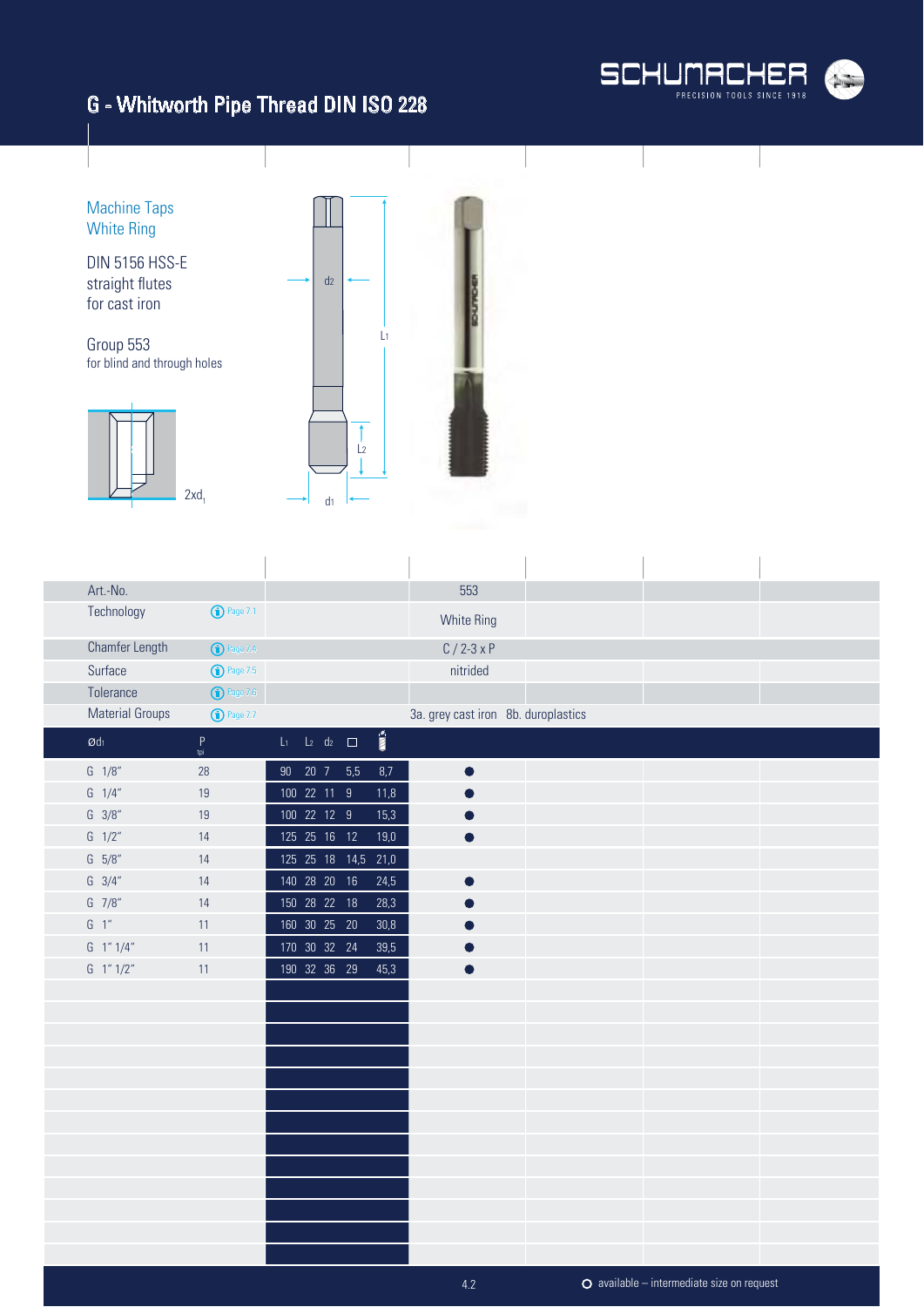

available – intermediate size on request

# G - Whitworth Pipe Thread DIN ISO 228

ï



 $\overline{1}$ 

| Art.-No.                   |                       |                 |             |                             |                         | 560                      | 560/25               |                                                                       |  |
|----------------------------|-----------------------|-----------------|-------------|-----------------------------|-------------------------|--------------------------|----------------------|-----------------------------------------------------------------------|--|
| Technology                 | $\bigodot$ Page 7.1   |                 |             |                             |                         | High Volume <sup>®</sup> | High Volume @        |                                                                       |  |
| Chamfer Length             | <sup>1</sup> Page 7.4 |                 |             |                             |                         |                          | $B / 3,5-5 \times P$ |                                                                       |  |
| Surface                    | $\bigodot$ Page 7.5   |                 |             |                             |                         | bright                   | TiN                  |                                                                       |  |
| Tolerance                  | $\bigodot$ Page 7.6   |                 |             |                             |                         |                          |                      |                                                                       |  |
| <b>Material Groups</b>     | <b>1</b> Page 7.7     |                 |             |                             |                         |                          |                      | 1a. general construction steel 3b. spheroidal and malleable cast iron |  |
| $\boldsymbol{\text{O}}$ dı | $\mathsf P$<br>tpi    | $\mathsf{L}_1$  |             | $L_2$ d <sub>2</sub> $\Box$ | $\overline{\mathbf{m}}$ |                          |                      |                                                                       |  |
| $G \quad 1/8''$            | 28                    | 90 <sub>o</sub> |             | 20 7 5,5                    | 8,7                     |                          |                      |                                                                       |  |
| $G \quad 1/4''$            | 19                    |                 | 100 22 11 9 |                             | 11,8                    |                          |                      |                                                                       |  |
| $G \frac{3}{8}$            | 19                    |                 | 100 22 12 9 |                             | 15,3                    |                          |                      |                                                                       |  |
| $G \frac{1}{2}$            | 14                    |                 |             | 125  25  16  12             | 19,0                    |                          |                      |                                                                       |  |
| $G = 5/8"$                 | 14                    |                 |             | 125 25 18 14,5              | 21,0                    |                          |                      |                                                                       |  |
| $G \quad 3/4"$             | 14                    |                 |             | 140 28 20 16                | 24,5                    |                          |                      |                                                                       |  |
| G 7/8"                     | 14                    |                 |             | 150  28  22  18             | 28,3                    |                          |                      |                                                                       |  |
| $G-1"$                     | 11                    |                 |             | 160 30 25 20                | 30,8                    |                          |                      |                                                                       |  |
| G 1" 1/4"                  | 11                    |                 |             | 170 30 32 24                | 39,5                    |                          |                      |                                                                       |  |
| G 1" 1/2"                  | 11                    |                 |             | 190 32 36 29                | 45,3                    |                          |                      |                                                                       |  |
|                            |                       |                 |             |                             |                         |                          |                      |                                                                       |  |
|                            |                       |                 |             |                             |                         |                          |                      |                                                                       |  |
|                            |                       |                 |             |                             |                         |                          |                      |                                                                       |  |
|                            |                       |                 |             |                             |                         |                          |                      |                                                                       |  |
|                            |                       |                 |             |                             |                         |                          |                      |                                                                       |  |
|                            |                       |                 |             |                             |                         |                          |                      |                                                                       |  |
|                            |                       |                 |             |                             |                         |                          |                      |                                                                       |  |
|                            |                       |                 |             |                             |                         |                          |                      |                                                                       |  |
|                            |                       |                 |             |                             |                         |                          |                      |                                                                       |  |
|                            |                       |                 |             |                             |                         |                          |                      |                                                                       |  |
|                            |                       |                 |             |                             |                         |                          |                      |                                                                       |  |
|                            |                       |                 |             |                             |                         |                          |                      |                                                                       |  |
|                            |                       |                 |             |                             |                         |                          |                      |                                                                       |  |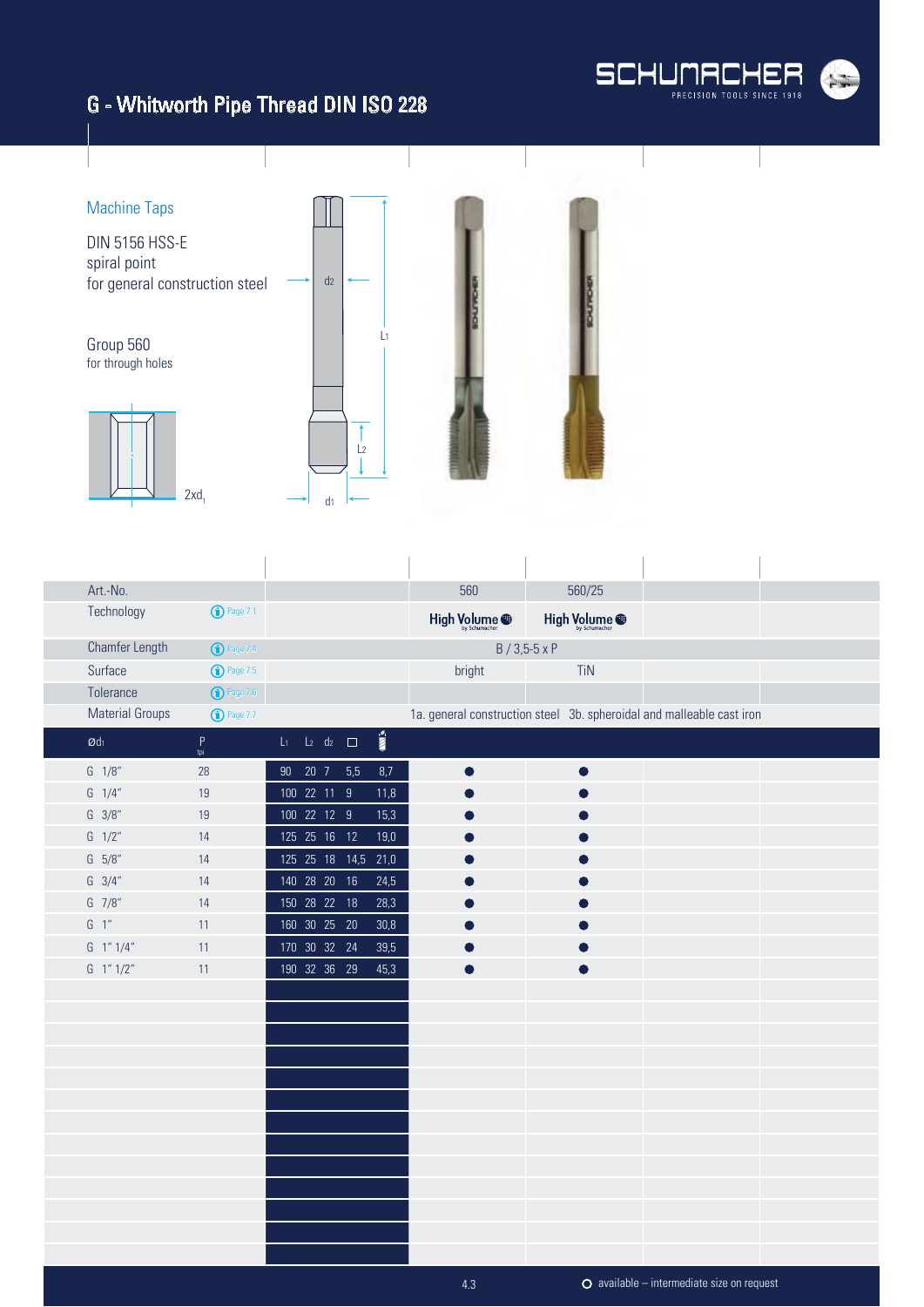



| Art.-No.               |                       |                          |                     |                       | 562              | 562/25                                                                 |  |
|------------------------|-----------------------|--------------------------|---------------------|-----------------------|------------------|------------------------------------------------------------------------|--|
| Technology             | <sup>1</sup> Page 7.1 |                          |                     |                       | <b>Blue Ring</b> | <b>Blue Ring</b>                                                       |  |
| <b>Chamfer Length</b>  | <b>1</b> Page 7.4     |                          |                     |                       |                  | $B / 3,5 - 5 \times P$                                                 |  |
| Surface                | <b>D</b> Page 7.5     |                          |                     |                       | bright           | TiN                                                                    |  |
| Tolerance              | $\bigodot$ Page 7.6   |                          |                     |                       |                  |                                                                        |  |
| <b>Material Groups</b> | <b>1</b> Page 7.7     |                          |                     |                       |                  | 1b. high strength steel 2. chemical resistant steel 4. titanium alloys |  |
| $\emptyset$ dı         | $\mathsf P$<br>tpi    | $L_1$ $L_2$ $d_2$ $\Box$ |                     | $\sum_{i=1}^{\infty}$ |                  |                                                                        |  |
| $G \quad 1/8''$        | 28                    | 90 20 7 5,5              |                     | $8,7$                 | $\bullet$        |                                                                        |  |
| $G \quad 1/4"$         | 19                    | 100 22 11 9              |                     | 11,8                  |                  |                                                                        |  |
| $G \ 3/8"$             | 19                    | $\overline{100}$ 22 12 9 |                     | 15,3                  |                  |                                                                        |  |
| $G \frac{1}{2}$        | 14                    | 125  25  16  12          |                     | 19,0                  |                  |                                                                        |  |
| $G = 5/8"$             | 14                    |                          | 125 25 18 14,5 21,0 |                       |                  |                                                                        |  |
| $G \quad 3/4''$        | 14                    | 140 28 20 16             |                     | 24,5                  |                  |                                                                        |  |
| G 7/8"                 | 14                    | 150 28 22 18             |                     | 28,3                  |                  |                                                                        |  |
| $G-1$ "                | 11                    | 160 30 25 20             |                     | 30,8                  |                  |                                                                        |  |
| $G$ 1" $1/4$ "         | 11                    | 170 30 32 24             |                     | 39,5                  |                  |                                                                        |  |
| G 1" 1/2"              | 11                    | 190 32 36 29             |                     | 45,3                  |                  |                                                                        |  |
|                        |                       |                          |                     |                       |                  |                                                                        |  |
|                        |                       |                          |                     |                       |                  |                                                                        |  |
|                        |                       |                          |                     |                       |                  |                                                                        |  |
|                        |                       |                          |                     |                       |                  |                                                                        |  |
|                        |                       |                          |                     |                       |                  |                                                                        |  |
|                        |                       |                          |                     |                       |                  |                                                                        |  |
|                        |                       |                          |                     |                       |                  |                                                                        |  |
|                        |                       |                          |                     |                       |                  |                                                                        |  |
|                        |                       |                          |                     |                       |                  |                                                                        |  |
|                        |                       |                          |                     |                       |                  |                                                                        |  |
|                        |                       |                          |                     |                       |                  |                                                                        |  |
|                        |                       |                          |                     |                       |                  |                                                                        |  |
|                        |                       |                          |                     |                       |                  |                                                                        |  |

4.4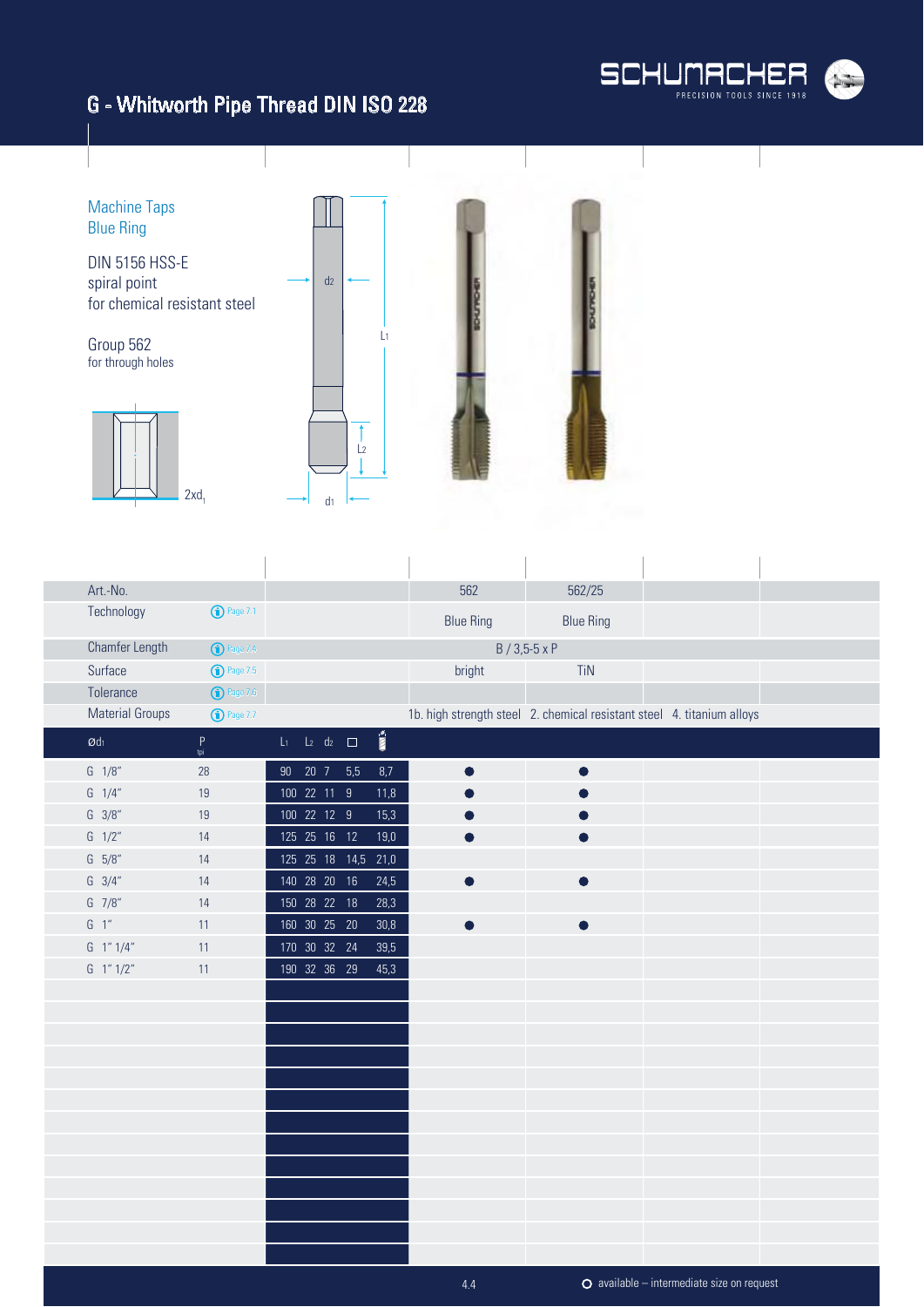



| Art.-No.               |                       |                           |  |                          | 570           |                                                                       |  |
|------------------------|-----------------------|---------------------------|--|--------------------------|---------------|-----------------------------------------------------------------------|--|
| Technology             | <sup>1</sup> Page 7.1 |                           |  |                          |               |                                                                       |  |
| Chamfer Length         | <b>1</b> Page 7.4     |                           |  |                          | $C / 2 - 3xP$ |                                                                       |  |
| Surface                | <b>1</b> Page 7.5     |                           |  |                          | bright        |                                                                       |  |
| Tolerance              | <b>1</b> Page 7.6     |                           |  |                          |               |                                                                       |  |
| <b>Material Groups</b> | <b>1</b> Page 7.7     |                           |  |                          |               | 1a. general construction steel 3b. spheroidal and malleable cast iron |  |
| $\emptyset$ dı         | $\sf P$<br>tpi        | $L_1$ $L_2$ $d_2$ $\Box$  |  | $\overline{\text{nm}}$ s |               |                                                                       |  |
| $G \quad 1/8''$        | 28                    | 90 20 7 5,5               |  | 8,7                      | $\bullet$     |                                                                       |  |
| $G \quad 1/4''$        | 19                    | 100 22 11 9               |  | 11,8                     |               |                                                                       |  |
| $G \frac{3}{8}$        | 19                    | $\overline{100}$ 22 12 9  |  | 15,3                     |               |                                                                       |  |
| $G \frac{1}{2}$        | 14                    | 125  25  16  12           |  | 19,0                     |               |                                                                       |  |
| G 5/8"                 | 14                    | 125 25 18 14,5            |  | 21,0                     |               |                                                                       |  |
| $G \quad 3/4''$        | 14                    | 140 28 20 16              |  | 24,5                     |               |                                                                       |  |
| $G$ 7/8"               | 14                    | 150 28 22 18              |  | 28,3                     |               |                                                                       |  |
| $G-1$ "                | 11                    | 160 30 25 20              |  | 30,8                     |               |                                                                       |  |
| G 1"1/4"               | 11                    | $\overline{170}$ 30 32 24 |  | 39,5                     |               |                                                                       |  |
| G 1" 1/2"              | 11                    | 190 32 36 29              |  | 45,3                     |               |                                                                       |  |
|                        |                       |                           |  |                          |               |                                                                       |  |
|                        |                       |                           |  |                          |               |                                                                       |  |
|                        |                       |                           |  |                          |               |                                                                       |  |
|                        |                       |                           |  |                          |               |                                                                       |  |
|                        |                       |                           |  |                          |               |                                                                       |  |
|                        |                       |                           |  |                          |               |                                                                       |  |
|                        |                       |                           |  |                          |               |                                                                       |  |
|                        |                       |                           |  |                          |               |                                                                       |  |
|                        |                       |                           |  |                          |               |                                                                       |  |
|                        |                       |                           |  |                          |               |                                                                       |  |
|                        |                       |                           |  |                          |               |                                                                       |  |
|                        |                       |                           |  |                          |               |                                                                       |  |
|                        |                       |                           |  |                          |               |                                                                       |  |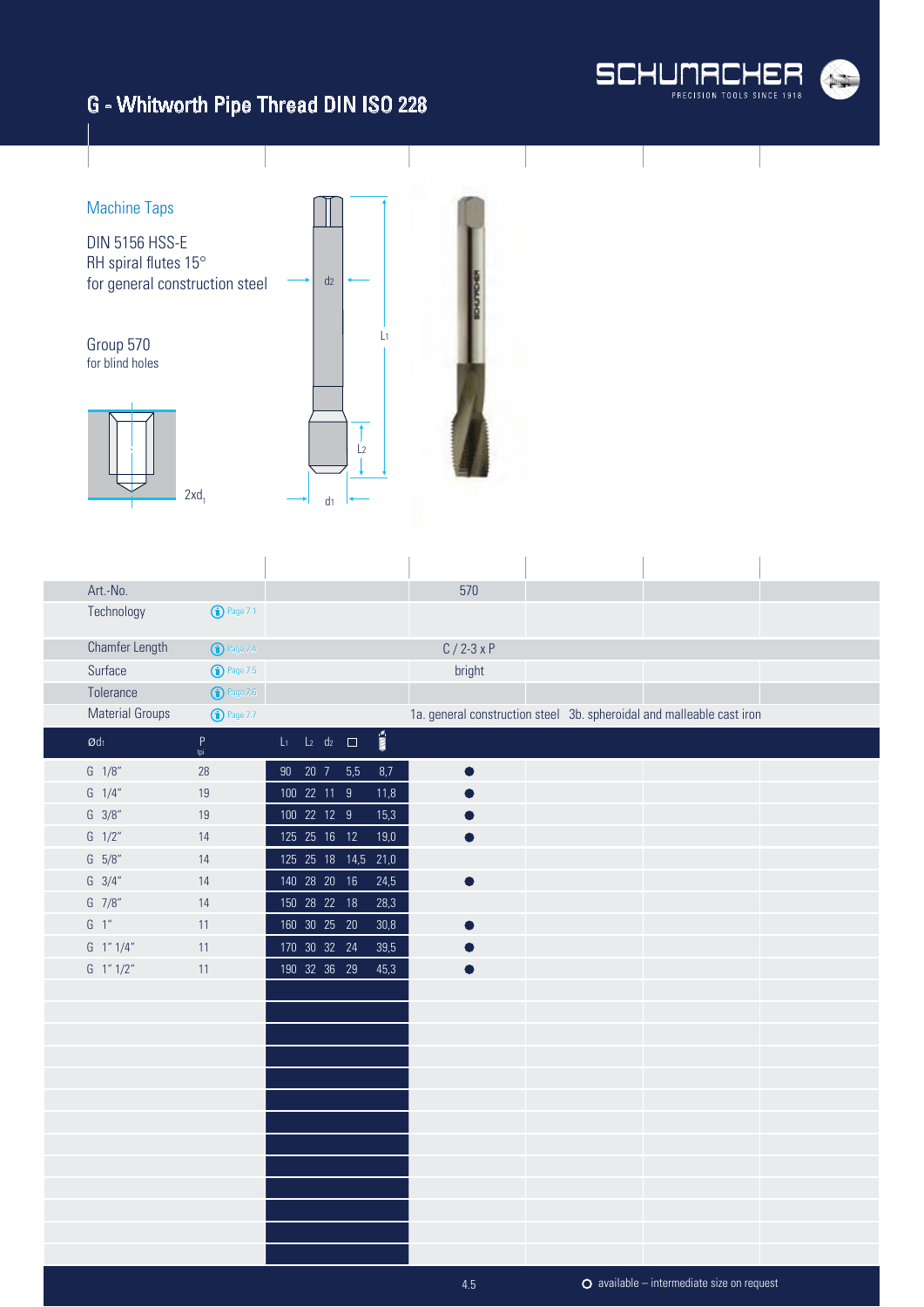



| Art.-No.               |                                    |                             |                       | 580           | 580/25                                                                |  |
|------------------------|------------------------------------|-----------------------------|-----------------------|---------------|-----------------------------------------------------------------------|--|
| Technology             | $\bigodot$ Page 7.1                |                             |                       | High Volume @ | High Volume @                                                         |  |
| Chamfer Length         | <sup>D</sup> Page 7.4              |                             |                       |               | $C / 2 - 3xP$                                                         |  |
| Surface                | <b>1</b> Page 7.5                  |                             |                       | bright        | TiN                                                                   |  |
| Tolerance              | $\bigodot$ Page 7.6                |                             |                       |               |                                                                       |  |
| <b>Material Groups</b> | <b>1</b> Page 7.7                  |                             |                       |               | 1a. general construction steel 3b. spheroidal and malleable cast iron |  |
| $\emptyset$ dı         | $\mathop{\mathsf{P}}_\mathsf{tri}$ | $L_1$ $L_2$ $d_2$ $\square$ | $\sum_{i=1}^{\infty}$ |               |                                                                       |  |
| $G \quad 1/8''$        | 28                                 | 90 20 7 5,5                 | 8,7                   | $\bullet$     | O                                                                     |  |
| $G \quad 1/4''$        | 19                                 | 100 22 11 9                 | 11,8                  |               |                                                                       |  |
| $G \ 3/8"$             | 19                                 | 100 22 12 9                 | 15,3                  |               |                                                                       |  |
| $G \frac{1}{2}$        | 14                                 | 125  25  16  12             | 19,0                  |               |                                                                       |  |
| G 5/8"                 | 14                                 | 125 25 18 14,5              | 21,0                  |               |                                                                       |  |
| $G \quad 3/4''$        | 14                                 | 140 28 20 16                | 24,5                  |               |                                                                       |  |
| G 7/8"                 | 14                                 | 150 28 22 18                | 28,3                  |               |                                                                       |  |
| $G-1$ "                | 11                                 | 160 30 25 20                | 30,8                  |               |                                                                       |  |
| G 1" 1/4"              | 11                                 | 170 30 32 24                | 39,5                  |               |                                                                       |  |
| $G$ 1" $1/2$ "         | 11                                 | 190 32 36 29                | 45,3                  |               |                                                                       |  |
|                        |                                    |                             |                       |               |                                                                       |  |
|                        |                                    |                             |                       |               |                                                                       |  |
|                        |                                    |                             |                       |               |                                                                       |  |
|                        |                                    |                             |                       |               |                                                                       |  |
|                        |                                    |                             |                       |               |                                                                       |  |
|                        |                                    |                             |                       |               |                                                                       |  |
|                        |                                    |                             |                       |               |                                                                       |  |
|                        |                                    |                             |                       |               |                                                                       |  |
|                        |                                    |                             |                       |               |                                                                       |  |
|                        |                                    |                             |                       |               |                                                                       |  |
|                        |                                    |                             |                       |               |                                                                       |  |
|                        |                                    |                             |                       |               |                                                                       |  |
|                        |                                    |                             |                       |               |                                                                       |  |

4.6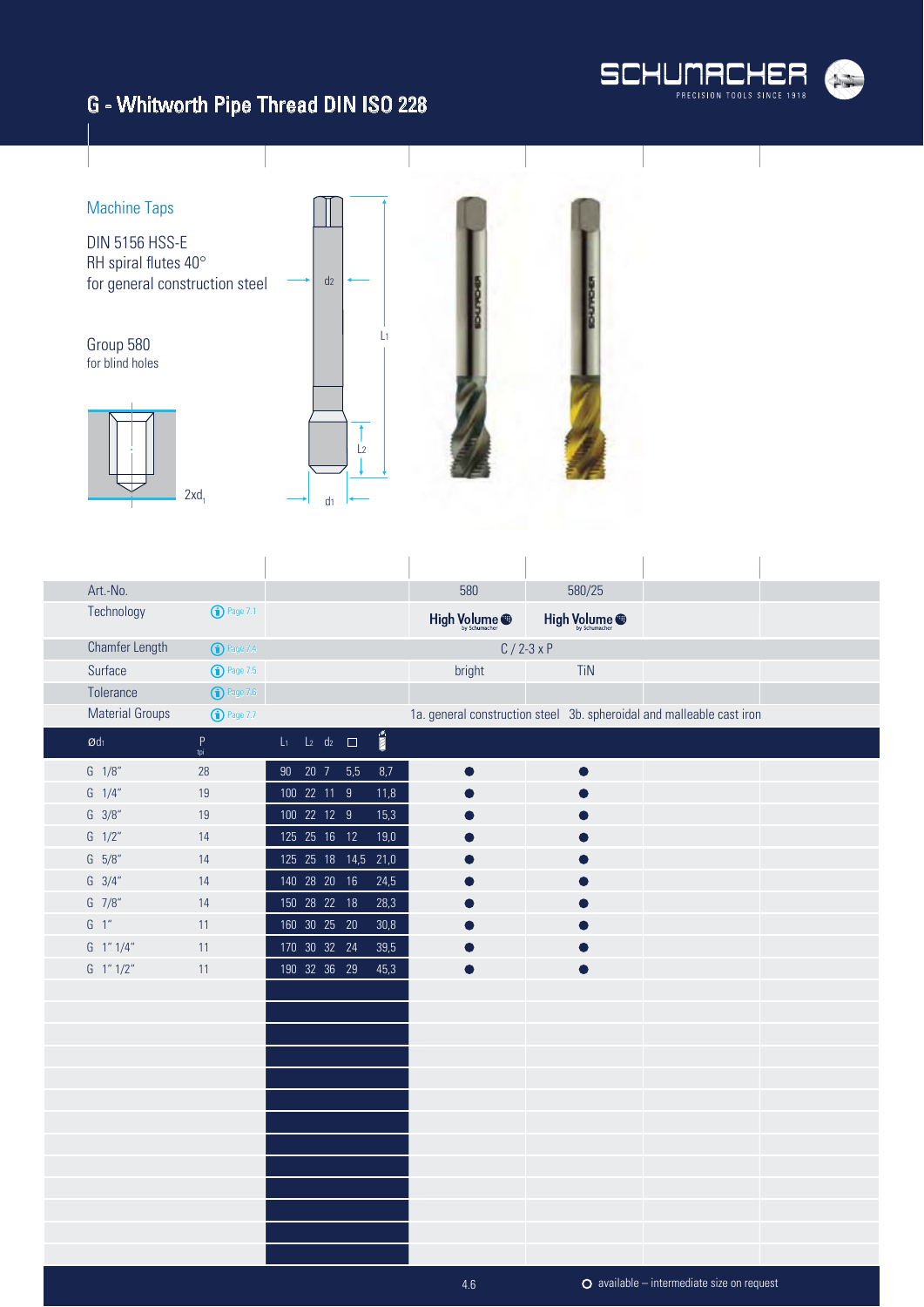



| Art.-No.               |                     |                                                    | 585              | 585/25                                                                 |  |
|------------------------|---------------------|----------------------------------------------------|------------------|------------------------------------------------------------------------|--|
| Technology             | $\bigodot$ Page 7.1 |                                                    | <b>Blue Ring</b> | <b>Blue Ring</b>                                                       |  |
| Chamfer Length         | <b>1</b> Page 7.4   |                                                    |                  | $C / 2 - 3x P$                                                         |  |
| Surface                | $\bigodot$ Page 7.5 |                                                    | bright           | TiN                                                                    |  |
| Tolerance              | $\bigodot$ Page 7.6 |                                                    |                  |                                                                        |  |
| <b>Material Groups</b> | <b>1</b> Page 7.7   |                                                    |                  | 1b. high strength steel 2. chemical resistant steel 4. titanium alloys |  |
| $\emptyset$ dı         | $\mathsf P$<br>tpi  | $\overline{\text{nm}}$<br>$L_1$ $L_2$ $d_2$ $\Box$ |                  |                                                                        |  |
| $G \quad 1/8''$        | 28                  | 90  20  7  5,5<br>$8,7$                            | $\bullet$        | ●                                                                      |  |
| $G \quad 1/4''$        | 19                  | 100 22 11 9<br>11,8                                |                  |                                                                        |  |
| $G \frac{3}{8}$        | 19                  | 100 22 12 9<br>15,3                                |                  |                                                                        |  |
| $G \frac{1}{2}$        | 14                  | 125  25  16  12<br>19,0                            |                  |                                                                        |  |
| G 5/8"                 | 14                  | 125  25  18  14,5<br>21,0                          |                  |                                                                        |  |
| $G \quad 3/4''$        | 14                  | 140 28 20 16<br>24,5                               |                  |                                                                        |  |
| G 7/8"                 | 14                  | 150 28 22 18<br>28,3                               |                  |                                                                        |  |
| $G-1$ "                | 11                  | 160 30 25 20<br>$30,8$                             |                  | ●                                                                      |  |
| G 1" 1/4"              | 11                  | 170 30 32 24<br>39,5                               |                  |                                                                        |  |
| $G$ 1" $1/2$ "         | 11                  | 190 32 36 29<br>45,3                               |                  |                                                                        |  |
|                        |                     |                                                    |                  |                                                                        |  |
|                        |                     |                                                    |                  |                                                                        |  |
|                        |                     |                                                    |                  |                                                                        |  |
|                        |                     |                                                    |                  |                                                                        |  |
|                        |                     |                                                    |                  |                                                                        |  |
|                        |                     |                                                    |                  |                                                                        |  |
|                        |                     |                                                    |                  |                                                                        |  |
|                        |                     |                                                    |                  |                                                                        |  |
|                        |                     |                                                    |                  |                                                                        |  |
|                        |                     |                                                    |                  |                                                                        |  |
|                        |                     |                                                    |                  |                                                                        |  |
|                        |                     |                                                    |                  |                                                                        |  |
|                        |                     |                                                    |                  |                                                                        |  |

available – intermediate size on request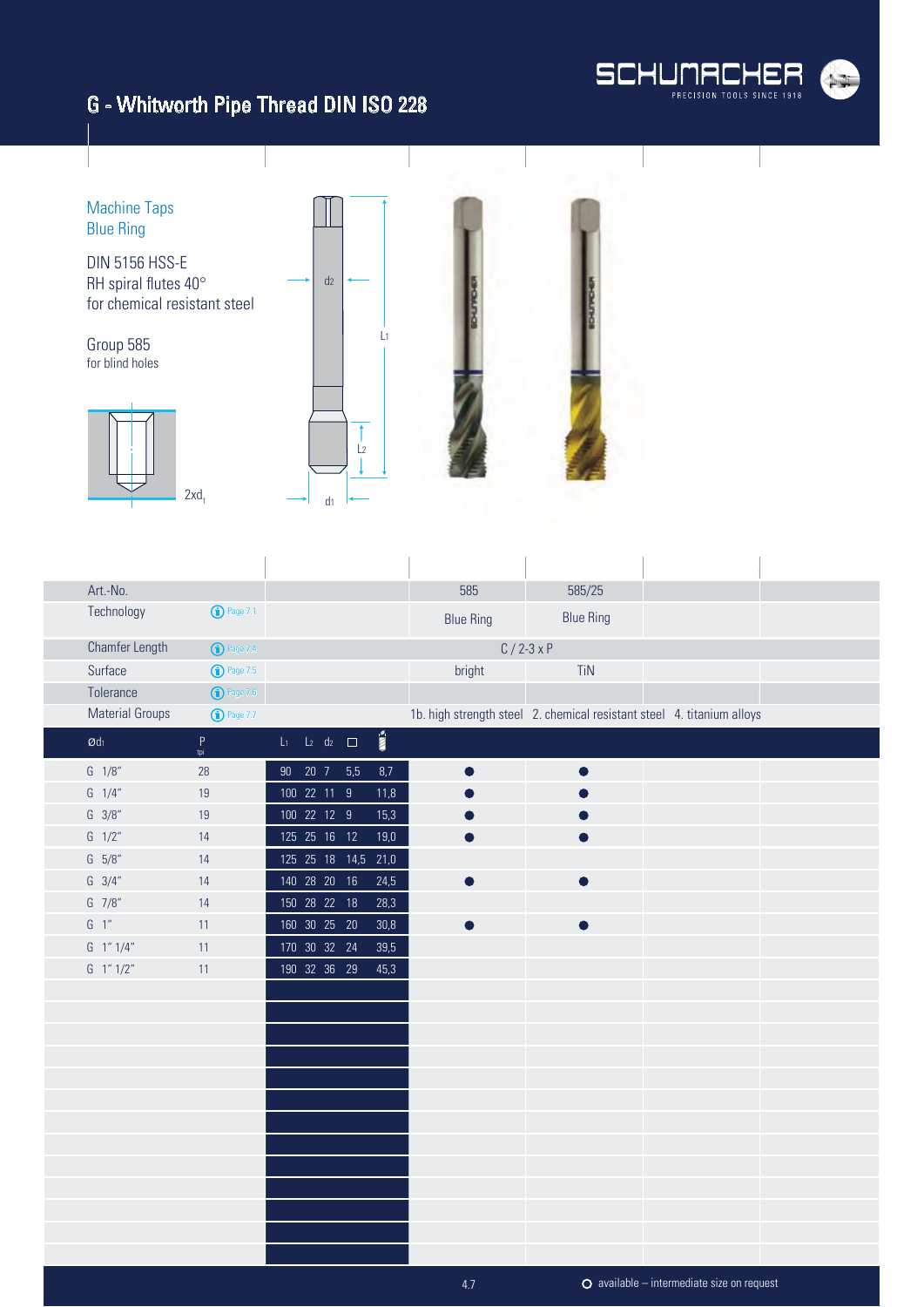



| Art.-No.               |                         |    |                          |                        |                       | 135                  |  |  |
|------------------------|-------------------------|----|--------------------------|------------------------|-----------------------|----------------------|--|--|
| Technology             | $\bigodot$ Page 7.1     |    |                          |                        |                       |                      |  |  |
| Chamfer Length         | <sup>1</sup> Page 7.4   |    |                          |                        |                       | $E / 1,5-2 \times P$ |  |  |
| Surface                | $\binom{1}{1}$ Page 7.5 |    |                          |                        |                       | bright               |  |  |
| Tolerance              | $\bigodot$ Page 7.6     |    |                          |                        |                       |                      |  |  |
| <b>Material Groups</b> | <b>1</b> Page 7.7       |    |                          |                        |                       | 6. copper alloys     |  |  |
| $\emptyset$ dı         | P<br>tpi                |    | $L_1$ $L_2$ $d_2$ $\Box$ |                        | $\sum_{i=1}^{\infty}$ |                      |  |  |
| $G \quad 1/8"$         | 28                      | 63 | $18$ 7                   | 5,5                    | 8,7                   | $\bullet$            |  |  |
| $G \quad 1/4"$         | 19                      |    | 70 20 11 9               |                        | 11,8                  |                      |  |  |
| $G \frac{3}{8}$        | 19                      |    | 70  22  12  9            |                        | 15,3                  |                      |  |  |
| $G \frac{1}{2}$        | 14                      |    | 80  22  16  12           |                        | 19,0                  |                      |  |  |
| G 5/8"                 | 14                      |    |                          | 80  22  18  14,5  21,0 |                       |                      |  |  |
| $G \quad 3/4"$         | 14                      |    | 90  22  20  16           |                        | 24,5                  |                      |  |  |
| G 7/8"                 | 14                      |    | 90  22  22  18           |                        | 28,3                  | œ                    |  |  |
| $G-1$ "                | 11                      |    | 100 25 25 20             |                        | 30,8                  |                      |  |  |
| G 1" 1/8"              | 11                      |    | 125 30 28 22             |                        | 35,5                  |                      |  |  |
| G 1"1/4"               | 11                      |    | 125 30 32 24             |                        | 39,5                  |                      |  |  |
| G 1"3/8"               | 11                      |    | 125 30 36 29             |                        | 41,7                  |                      |  |  |
| $G$ 1" $1/2$ "         | 11                      |    | 140 30 36 29             |                        | 45,3                  |                      |  |  |
| $G$ 1" $3/4$ "         | 11                      |    | 140 36 40 32             |                        | $51,0$                |                      |  |  |
| $G$ 2"                 | 11                      |    | 160 36 45 35             |                        | 57,0                  |                      |  |  |
|                        |                         |    |                          |                        |                       |                      |  |  |
|                        |                         |    |                          |                        |                       |                      |  |  |
|                        |                         |    |                          |                        |                       |                      |  |  |
|                        |                         |    |                          |                        |                       |                      |  |  |
|                        |                         |    |                          |                        |                       |                      |  |  |
|                        |                         |    |                          |                        |                       |                      |  |  |
|                        |                         |    |                          |                        |                       |                      |  |  |
|                        |                         |    |                          |                        |                       |                      |  |  |
|                        |                         |    |                          |                        |                       |                      |  |  |